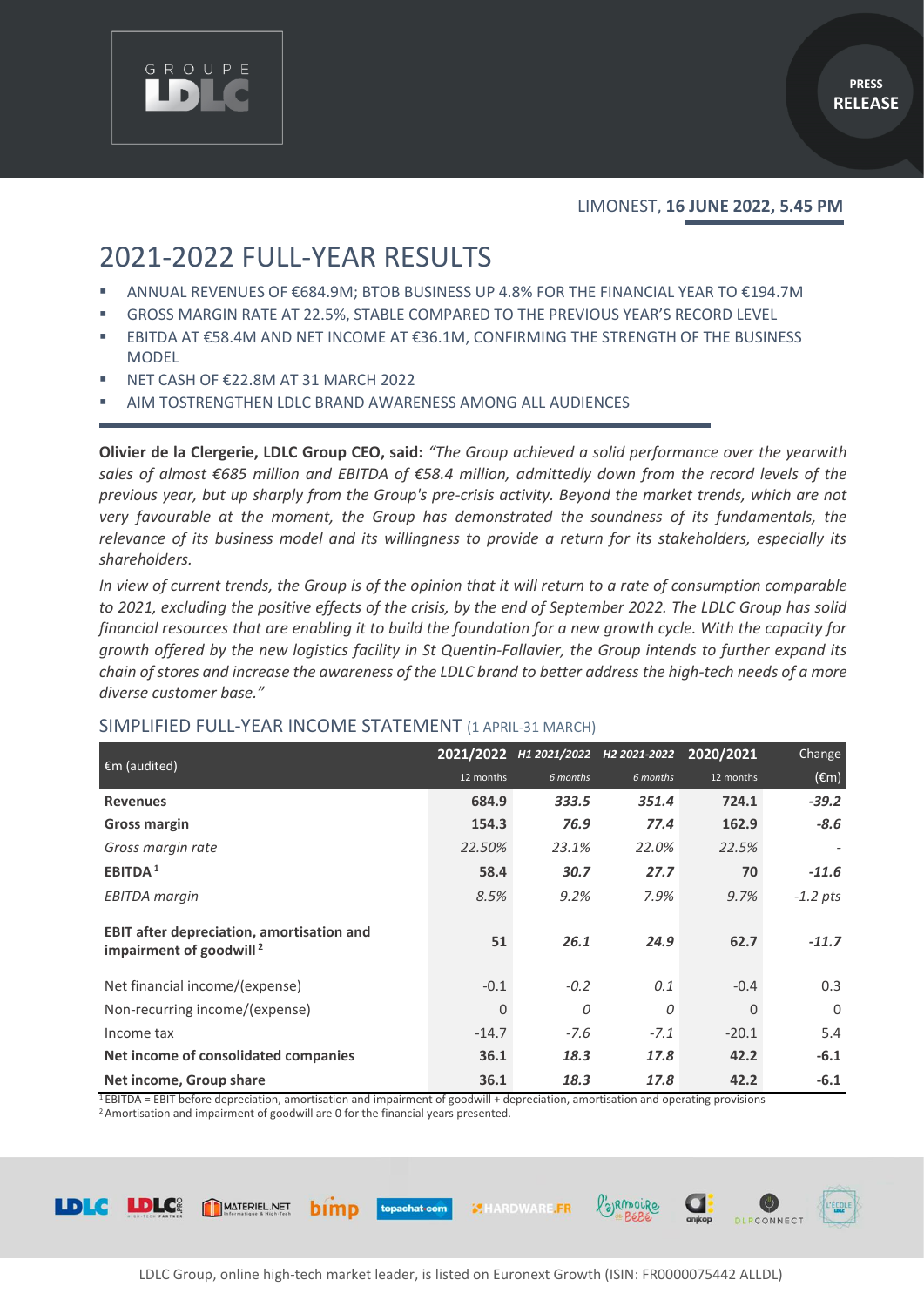

On 16 June 2022, the LDLC Management and Supervisory Boards approved the consolidated financial statements for the financial year ended 31 March 2022. The account auditing procedures have been finalised and the accounts have been audited.

# FY 2021/2022 OVERVIEW

# **Consolidated revenues of €684.9M (down 5.4% vs. €724.1m in 2020-2021)**

Consolidated revenues for the 2021-2022 financial year amounted to €684.9m, down 5.4% from last year's record performance. After growth in the first half of the year, the Group had to contend with a market situation disrupted by difficulties in the supply of graphics cards during key periods (Black Friday and Christmas), combined with a return to a normal consumption situation in BtoC business.

Revenues from BtoC business, down 9.2%, totalled €477.6m compared to €526.2m in 2020-2021 but showed growth of 47.6% compared to 2019-2020 revenues of €323.6m. LDLC store revenues (62 LDLC stores in France at 31 March 2022) rose sharply by 4.7% to €90.3m. All of the high-tech group's stores (all networks combined) posted revenues of €120.6m, an increase of 2.7%.

BtoB business grew by 4.8% over the full year to €194.7m (€185.9m in 2020-2021) reflecting the strong business momentum in the first half of the year.

The Group recruited 443,000 new customers (BtoC and BtoB) in 2021-2022, strong growth compared to customer acquisition before the health crisis (+329,000 in 2019-2020). After a significant drop in 2020-2021 following the increase in the share of BtoC, the Group's average basket increased, due in particular to the effect of BtoB, by 24% to €483 excl. VAT (€391 excl. VAT in the previous year and €426 excl. VAT in 2019-2020).

Other businesses posted total full-year revenues of €12.6m, up 5.1% from €12.0m in FY 2020/2021, for growth of 5.1%, In childcare products, L'Armoire de Bébé achieved annual revenues of €8.4 m, up 7.9%, and continued its growth trajectory, driven by its online reputation and the opening of five new points of sale during the financial year.

# **Maintenance of a high gross margin rate of 22.5%.**

The Group's gross margin reached €154.3m in the 2021-2022 financial year (compared with €162.9m in 2020- 2021). This slight decline mainly reflects the relatively lower level of activity in the second half of the year.

Despite a disrupted market environment in the second half of the year, the Group was able to maintain the gross margin rate at 22.5%, stable compared to the record level achieved in the previous year. The Group benefited from the structural actions undertaken over the last two years (improvement of purchasing conditions, back office integration) and continued to make less use of promotional offers.

At constant consolidation scope and excluding the positive effects of the first half of the year, the LDLC Group is confident in its ability to deliver a normalised gross margin rate of around 21.5% over the long term.

# **EBITDA of €58.4m with an EBITDA margin of 8.5%**

For the 2021-22 financial year, EBITDA was €58.4m (compared with €70.0m in 2020-21). The Group once again achieved historically high operating profitability, with an EBITDA margin of 8.5%.

This year confirmed the relevance of the Group's business model, with a gross margin of 22.5% and moderate increases in other operating expenses, in line with the Group's strategy and its commitment to its teams. Staff

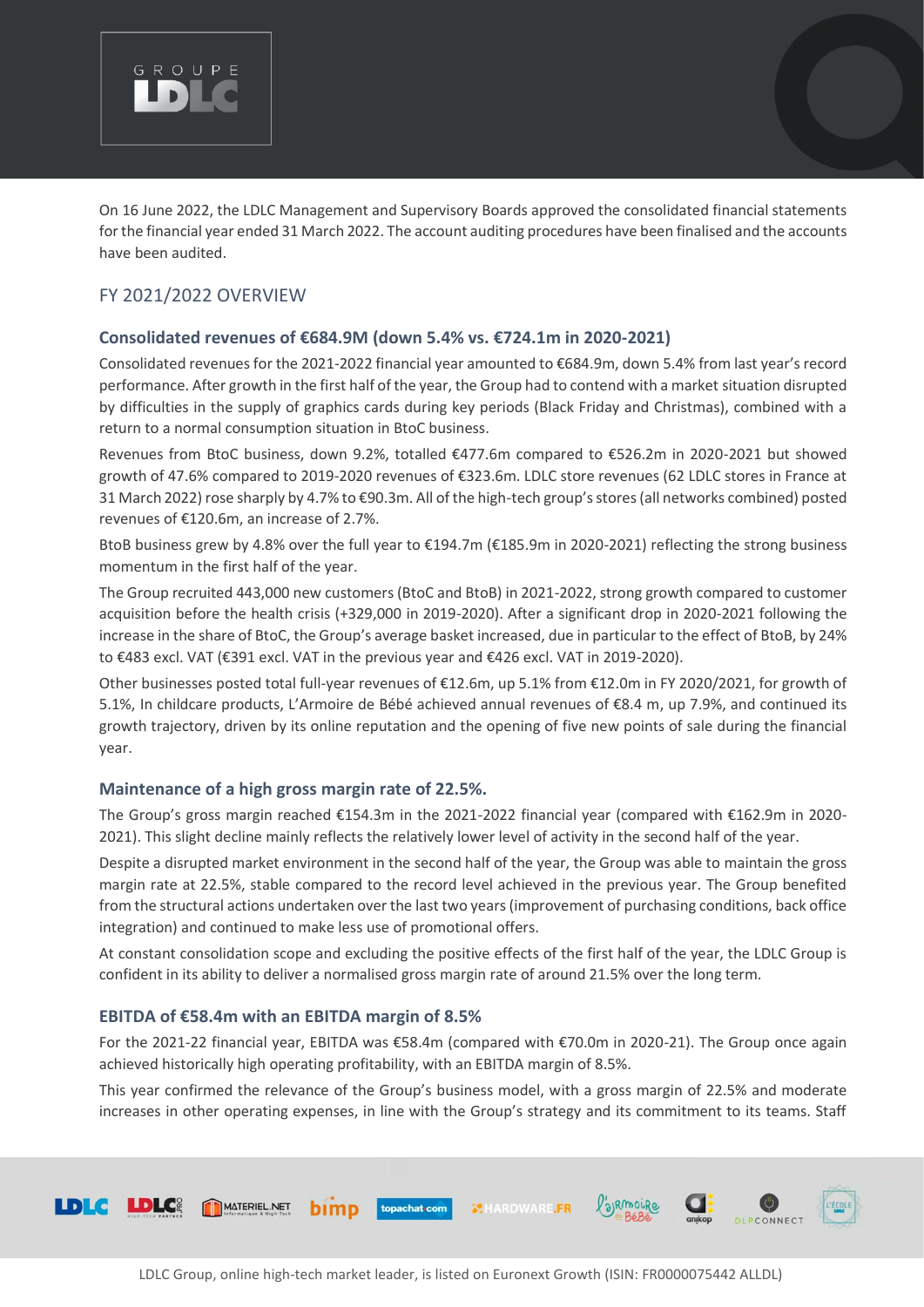

costs increased by 5% to €58.1m, reflecting the Group's voluntary compensation policy (minimum gross monthly salary set at 25% above the minimum wage).

Cost of debt was €0.3m compared to €0.4m a year earlier due to a cash surplus for the entire period.

The Group posted net income of €36.1m for the financial year, compared to €42.2m the previous year.

### **Robust financial structure**

Shareholders' equity amounted to €116.7m at 31 March 2022 (compared to €101.6m at 31 March 2021) for net cash of €22.8m at the end of the financial year (compared to €31.3m at 31 March 2021).

In 2021-22, the Group generated a net cash flow of -€7.0m, reflecting a lower cash flow from operations (€22.3m in 2021-22 vs. €51.0m in the previous year) with an exceptional increase in working capital due to the desire to maintain a higher than usual level of inventory given the global situation as well as the continued policy of return to shareholders. The Group devoted €21.0m to the payment of dividends (€14.1m in dividends corresponding to the 2020-2021 balance and the 2021-2022 interim dividend) and to the purchase of LDLC shares for €6.6 m, which were to be cancelled.

# **Positive effect of the labour model on profitability**

The Group, which has been working for three years on improving its employment model, has switched all its teams to a four-day, 32-hour week (4\*8), set a minimum salary (after four months' seniority) close to 25% above the minimum wage, and converted the target and variable bonuses into a fixed salary. The Group has seen a real gain in efficiency and commitment over the last few years, and this has had a very positive effect on its profitability. Accordingly, in the 2018-2019 financial year, the Group achieved revenues of €507.5m with a workforce of 1,014 employees, and currently despite an almost equivalent workforce of 1,064 employees (which includes the integration of Top Achat and the opening of its own stores) the Group has seen its business grow over the period by more than €175m, clearly demonstrating the gains made by the labour model in terms of team productivity and efficiency.

# 2021-2022 DIVIDEND

In line with the shareholder compensation policy renewed last year, the LDLC Group will propose a dividend of €2.00 per share for the 2021-2022 financial year to the General Meeting of Shareholders to be held on 30 September 2022. Subject to approval by the Annual General Meeting and the Management Board's decision, the remaining dividend would be detached on 5 October 2022 and paid on 7 October 2022.

By way of reminder, the LDLC Group already paid an interim dividend of €0.80 per share for the 2021-2022 financial year (ex-dividend date 23 February 2022, payment date 25 February 2022).

Wishing to enhance the long-term relationship with its shareholders, the Group will submit to the next General Meeting a resolution to introduce a 10% bonus dividend for registered shareholders after two years of continuous ownership. This increase would come into effect for the first time for the financial year ending 31 March 2024, in accordance with the relevant laws and regulations.

Details of these resolutions will be included in the company's 2021-2022 Universal Registration Document.

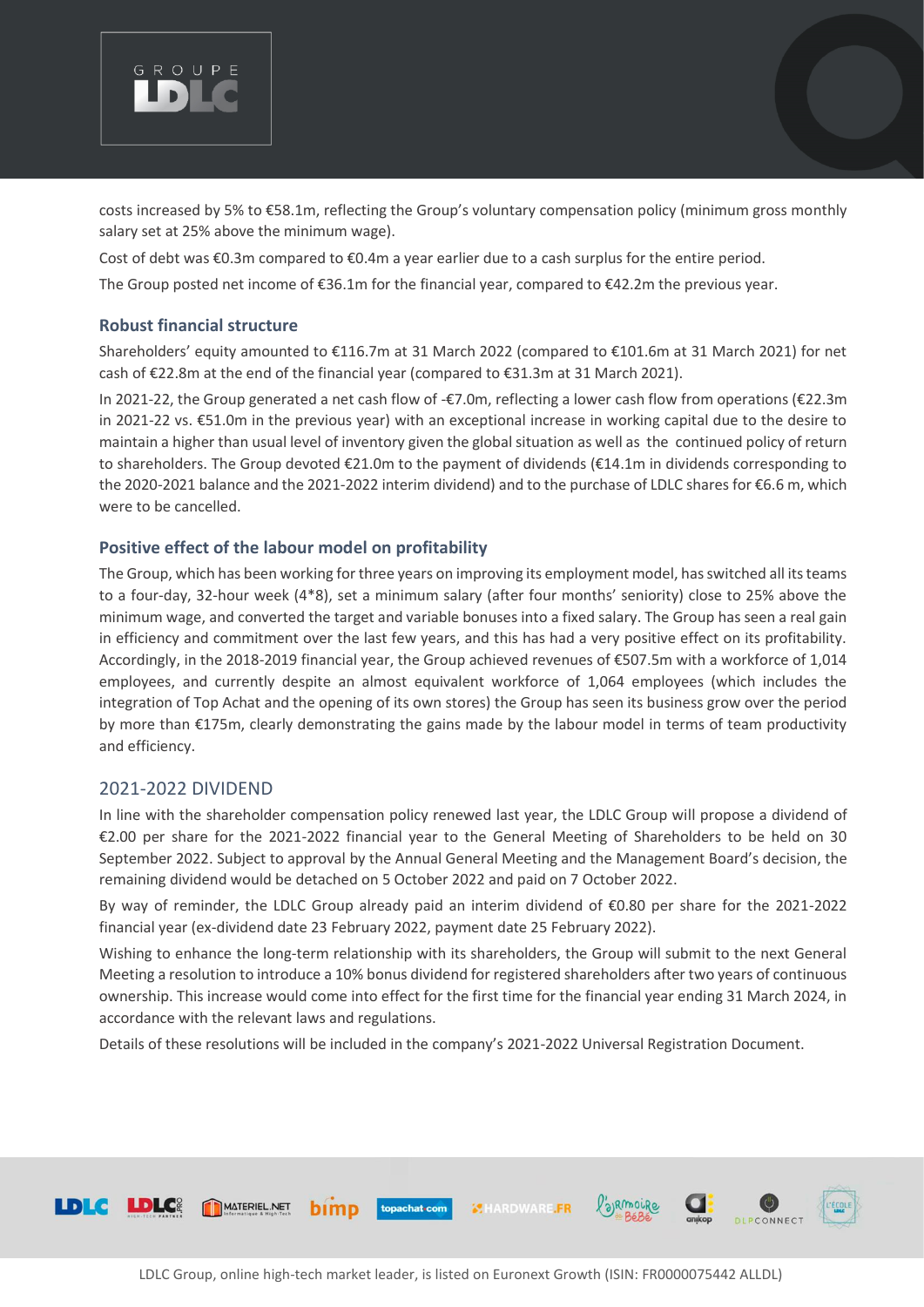

# CANCELLATION OF 150,330 LDLC SHARES

By decision of the Management Board, the Group has cancelled 150,330 LDLC shares today that were previously acquired for this purpose under the share buyback programme authorised by the General Meeting of 24 September 2021.

The share capital now consists of 6,171,776 shares with a par value of  $E$ 0.18.

# RECENT NEWS AND OUTLOOK

### **Resumption of the pace of LDLC store openings**

With the arrival of the new logistics warehouse, which allows for the optimal processing of retail logistics flows, the Group confirms its desire to opt for a steady pace of store openings starting with the current financial year. Since 1 April, the Group has already announced the opening of five stores (Perpignan in April, Mâcon and La Rochesur-Yon in May, and Lyon Cordelier and Orléans in June) and expects to open more than 20 stores, all brands combined, by the end of the year. By way of comparison, over the whole of the previous financial year, the LDLC shop network was expanded by six stores.

Confident of the relevance of its omnichannel distribution model, the Group wishes to continue to expand its network of high-tech stores, in line with the opportunities available to the various retail chains.

In the interests of speed of execution and chain balance, the Group plans to give priority to the deployment of branches in this new stage of expansion. By doing so, the LDLC Group might also study opportunities to acquire existing business assets.

#### **LDLC launches its first TV campaign**

At the end of May, the LDLC Group launched its first national TV campaign with a three-part advertisement featuring a family in the midst of a computer malfunction that uses humour and self-deprecation. This campaign, which will be spread over several periods through to the end of 2022, aims to increase awareness of the LDLC brand and its business in a context of increased visibility (four-day week, "Patron Incognito" programme).

This important step for the Group is part of the development of its multi-chain and multi-channel strategy. Through this campaign, the Group hopes to change the scope of its LDLC brand by highlighting its ability to serve all audiences and meet all needs. To achieve this, the Group differentiates itself in particular through its network of stores, its culture of providing the right advice to meet customer needs, its many services and its commitment to customer relations.

#### **Ambitions**

In the short term, the LDLC Group anticipates a two-phase financial year, with the first half of the year marking a return to a normalised pace of consumption of high-tech products, during which the Group expects a landing impacted at least in line with previous quarters. The Group should return to growth starting in October, and this growth will also be driven by the renewal of generations of products such as graphics cards (which change every two years) and the slow but gradual improvement of supplies.

In the medium term, the Group has many strengths. First of all, it can rely on the growth of its reputation, its network of sales outlets and its BtoB business. It also has good capacity to manage its future growth with the